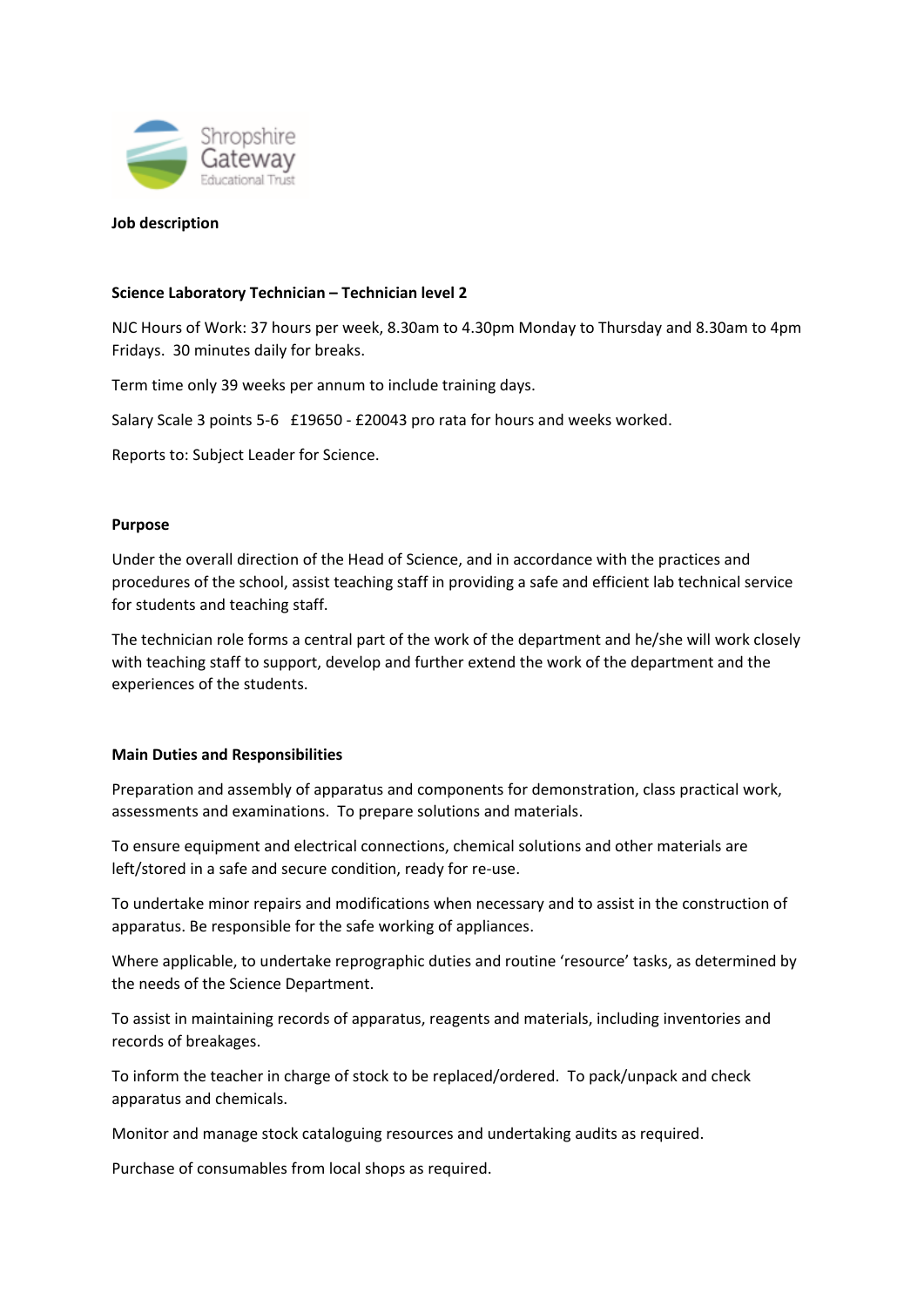To clean apparatus as directed and to clear out cupboards, drawers, etc. on a regular basis to monitor contents and condition of stock. To assist with stocktaking as required.

The cleaning and maintenance of equipment and the neutralisation and cleaning up of spillages, including the cleaning of glassware and other equipment.

Filing of paper resources on return to preparation room and duplication of resources as required.

To undertake general tasks within the Science Department such as porterage and handyperson duties, including transporting supplies within the school, collection of materials locally, general maintenance of laboratories, preparation and store rooms.

Perform demonstrations of practical experiments to groups as directed by class teacher

## **Health and Safety and Compliance.**

To be aware of, and to comply with, all departmental/school instructions and procedures relating to health and safety at work.

To contribute to safe working practice in preparation/storage/teaching areas. Assessment of risks for technician activities.

Advising staff on safety issues and trialling practical work where necessary.

To assist in maintaining all safety equipment used by technicians, teaching staff and students to the highest standard.

To assist in the safe disposal of residues and outdated stock following approval and advice from senior personnel. Ensuring the safe storage of radioactive materials, chemicals and the disposal of chemical and microbiological waste

To ensure that any scientific debris or hazardous materials/spills are removed from the sinks, bench tops and other areas to provide a safe environment for cleaning staff and others. To deal appropriately with spillages during practical activities.

Ensuring that COSHH regulations are carried out in the department and that attention of staff is drawn to relevant health and safety guidance.

Maintenance of laboratories and preparation rooms to ensure a clean, safe and orderly environment, including simple DIY work and the checking and maintenance of eye protection.

To assist in maintaining all living organisms in a safe, healthy condition for observation and experimental purposes. Where applicable, to assist in the collection of live material and required breeding programmes.

To carry out responsibilities, commensurate with your position, as defined within the following policies and procedures:

Equal Opportunities Health, Safety & Welfare Child Protection Data Protection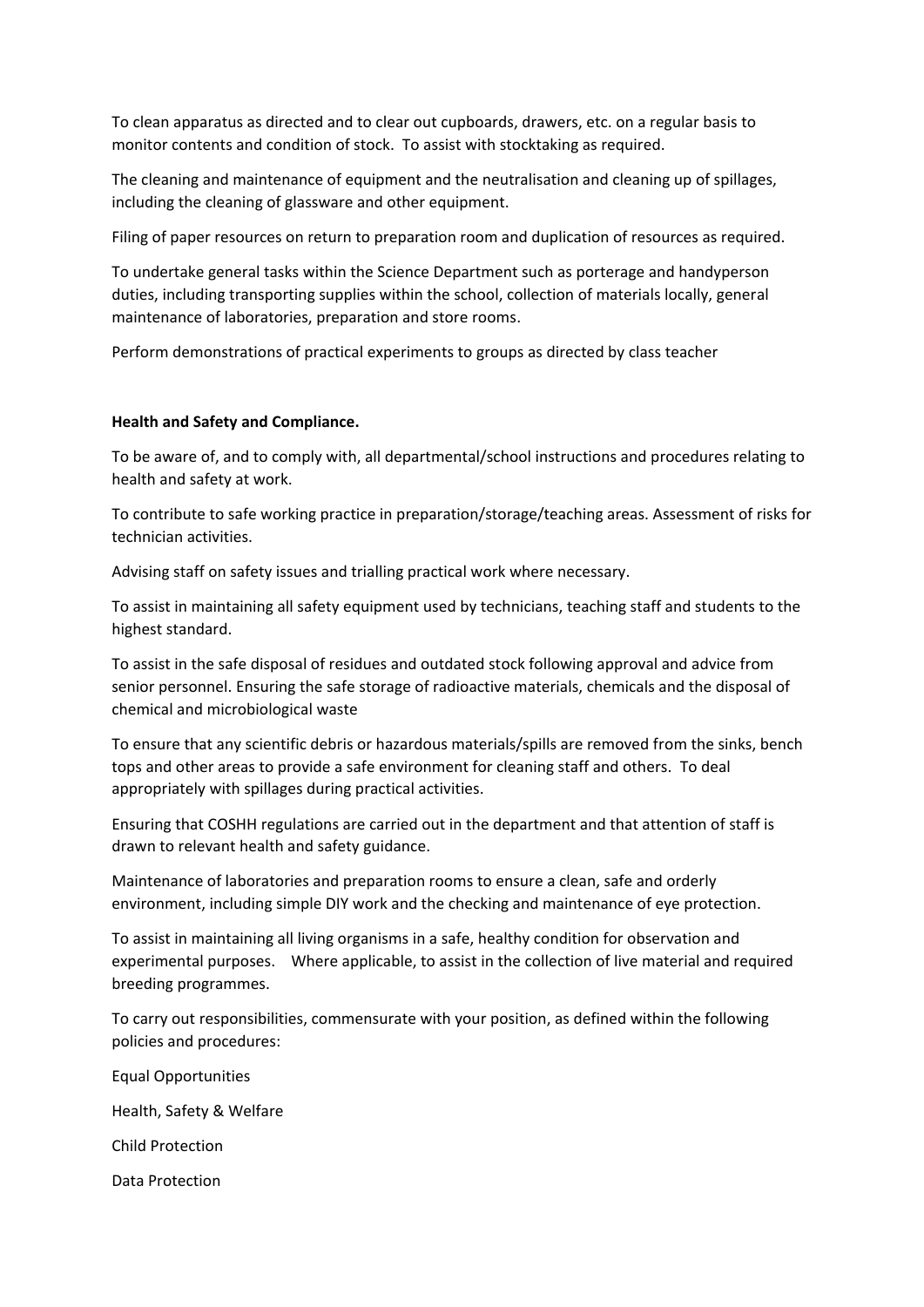Risk Management

### **Support for the School**

To assist with practical examinations and demonstrations as may be required.

To invigilate examinations as directed by the Head of Science as required

Recognise own strengths and areas of expertise and use these to advise and support others

Participate in training and other learning activities and performance development as required

Assist with the provision of out of school learning activities e.g. clubs, extra‐curricular activities within guidelines established by the school where possible

Contribute to the overall ethos/work/aims of the school

Establish constructive relationships and communicate with other agencies/ professionals, in liaison with the teacher, to support achievement and progress of students

Be aware of and support difference and ensure all students have equal access to opportunities to learn and develop

Liaise between managers/teaching staff and support staff

Attend regular team meetings and briefings with department and whole staff

Undertake other similar duties and activities that fall within the grade and scope of the post, as directed by the Head of School

#### **Auditing**

Ensure an up to date inventory is maintained

Manage school's equipment cleaning audit

To assist with the production of an annual audit of the Science equipment

#### **General**

Take responsibility for own professional development, continually keep updated about new initiatives in Science, and contribute to the School as a learning organisation.

To contribute to the Health and Safety of students and other staff in accordance with Health and Safety regulations

Manage the effective implementation of projects and Science initiatives.

To undertake any other duties and responsibilities, which do not change the character and purpose of the post as directed by the Head of School.

Comply with and assist with the development of policies and procedures relating to child protection, health, safety and security, confidentiality and data protection, reporting all concerns to an appropriate person

Be aware of and support difference and ensure equal opportunities for all